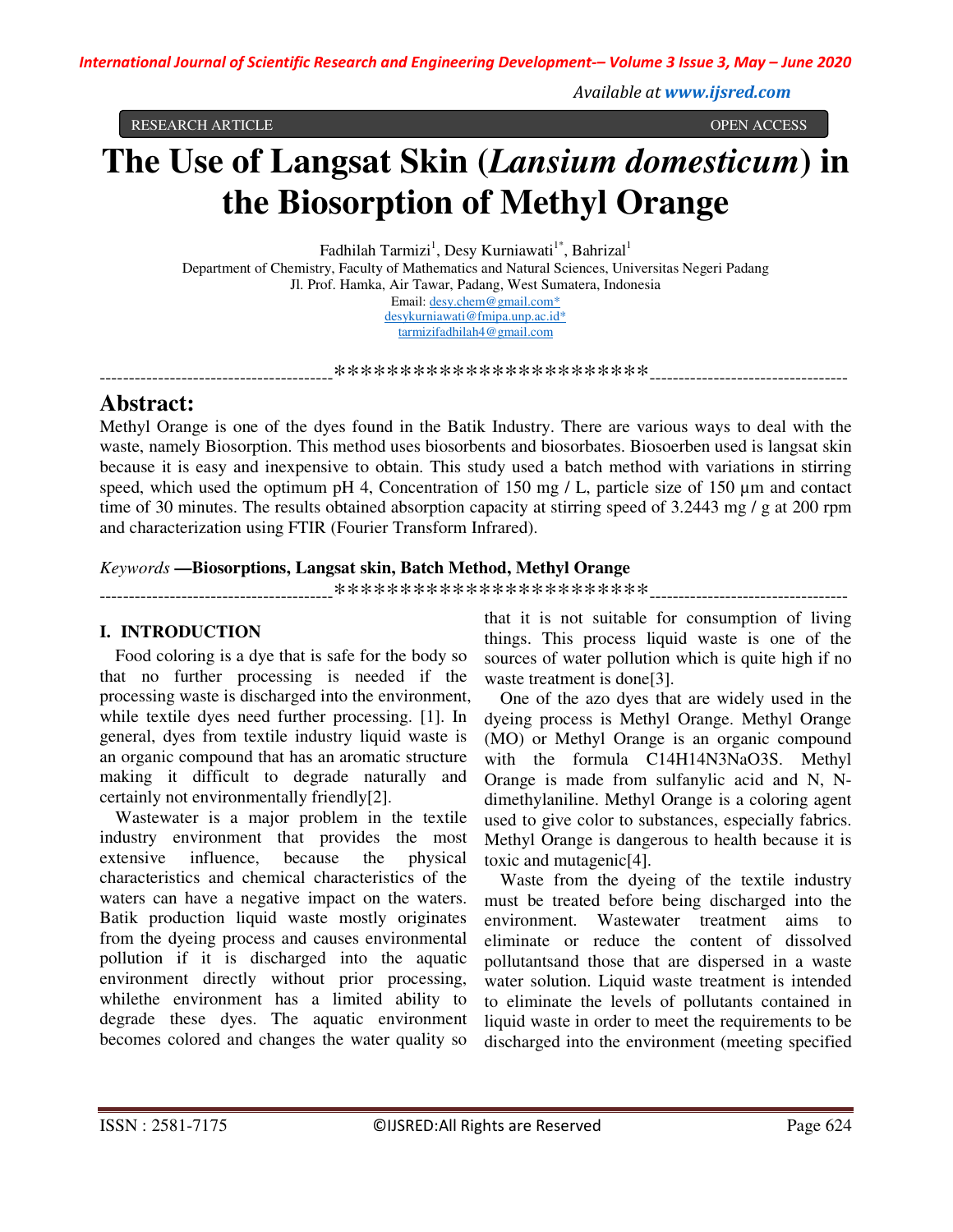quality standards). Waste discharged without processing can be harmful to health, such as skin irritation. Processing of pollutants in the environment by using microorganisms (biological material) is called biosorption [5].

One alternative method for removing dyes in water polluted by methyl orange is biosorption by using biosorbents that are cheap and easy to obtain, such as olive skin. Some groups of compounds that are known to have insecticide activity, namely terpenoids, alkaloids, flavonoids and saponins are found contained in langsat plants. Based on this explanation, the writer will examine the biosorbent of langsat skin which is activated to absorb Methyl Orange using a batch method in the hope that it can produce better absorption with the parameters carried out, namely stirring speed variation, which is used to the optimum pH 4. Concentration of 150 mg / L, the particle size is 150 µm and the contact time is 30 minutes and characterization using FTIR (Fourier Transform Infrared).

# **II. MATERIAL AND METHODS**

#### *A. Materials*

glassware, shaker (model: VRN-480), pH meter (HI2211), analytical balance (ABS 220-4), filter paper, magnetic stirer (MR Hei Standard), mortar and pestle, oven, spray bottle, sifter (BS410 ). The instrument used was FTIR (Fourier Transform Infra Red) perkinelmer universal type ATL Sampling Accessor 735 B and Spectronic 21. The ingredients used in this study were skins langsat, aquades, 1000 mg / L Methyl Orange Solution, 0.1 M NaOH, 0.01 M HNO<sub>3</sub>, 0.1 M HNO<sub>3</sub>1 M, HNO<sub>3</sub>, 0.5 M HNO<sub>3</sub> and  $HNO<sub>3</sub> 5 M$ .

#### *B. Preparation of Biosorbent*

The skin is cleaned of dirt, cut, washed with water, and dried for  $\pm$  2 months using indirect sunlight. Samples were mashed using a mortar and sieved with sieve sizes 150  $\mu$ m. A total of 20 grams of olive skin is activated with  $0.1$  M HNO<sub>3</sub>, then washed with distilled water until it is neutral, air dried [6].

#### *C. Effect of Stirring Speed*

A total of 0.2 grams of langsat skin was contacted with 25 ml of Methyl Orange solution with a pH of 4, a concentration of 150 ppm, optimum size of 150 µm and contact time 30 minutes. Then each solution is contacted using a batch system, the solution is shakered at speeds of 50, 100, 150, 200, 250 rpm during the optimum time. Then the solution is filtered and the filtrate is collected and measured by spectronics

The Determination Formula of absorption capacity is used not only for heavy metals but also for dyes. The amount of dyes adsorbed over various times, qt (mg  $/$  g), is calculated based on Equation 1.

$$
qt = \frac{(C_0 - Ct)V}{w}
$$

Where, Co and Ct (mg / L) is the liquid phase concentration at the beginning and at time t. V is the volume of the solution (L), and w is the mass of the adsorbent  $(g)$  [7].

# **III. RESULTS AND DISCUSSION**

#### *A. Langsat Skin Before it is Activated, After Activated and After contact*

Langsat skin is cleaned from dirt, cut, replaced with air, and dried air for  $\pm$  2 months without moving sunlight. The dried langsat skin is then mashed and sieved to get a uniform size. The smaller the particle size of the adsorbent, the more adsorbate is absorbed. Due to the small particle size having greater inter-molecular power, the absorption is better [8].

The biosorbent activation process,  $\pm$  20 gram Langsat Skin powder is activated with 0.01 M HNO3. Activation of bisorbent is carried out to remove components attached to the adsorbent [9]. The biosorbent texture that must be activated is better which should have a smaller particle size compared to the adsorbent which is not activated. The efficiency of biosorbent absorption of biosorbates is highly dependent on the size of the biosorbent particles. The smaller the biosorbent particle size, the greater the surface of the biosorbent, which will increase its saving capacity.

After the biosorbent is contacted, the skin will be reduced because it is absorbed by the dye Methyl Orange also the color change is also seen in the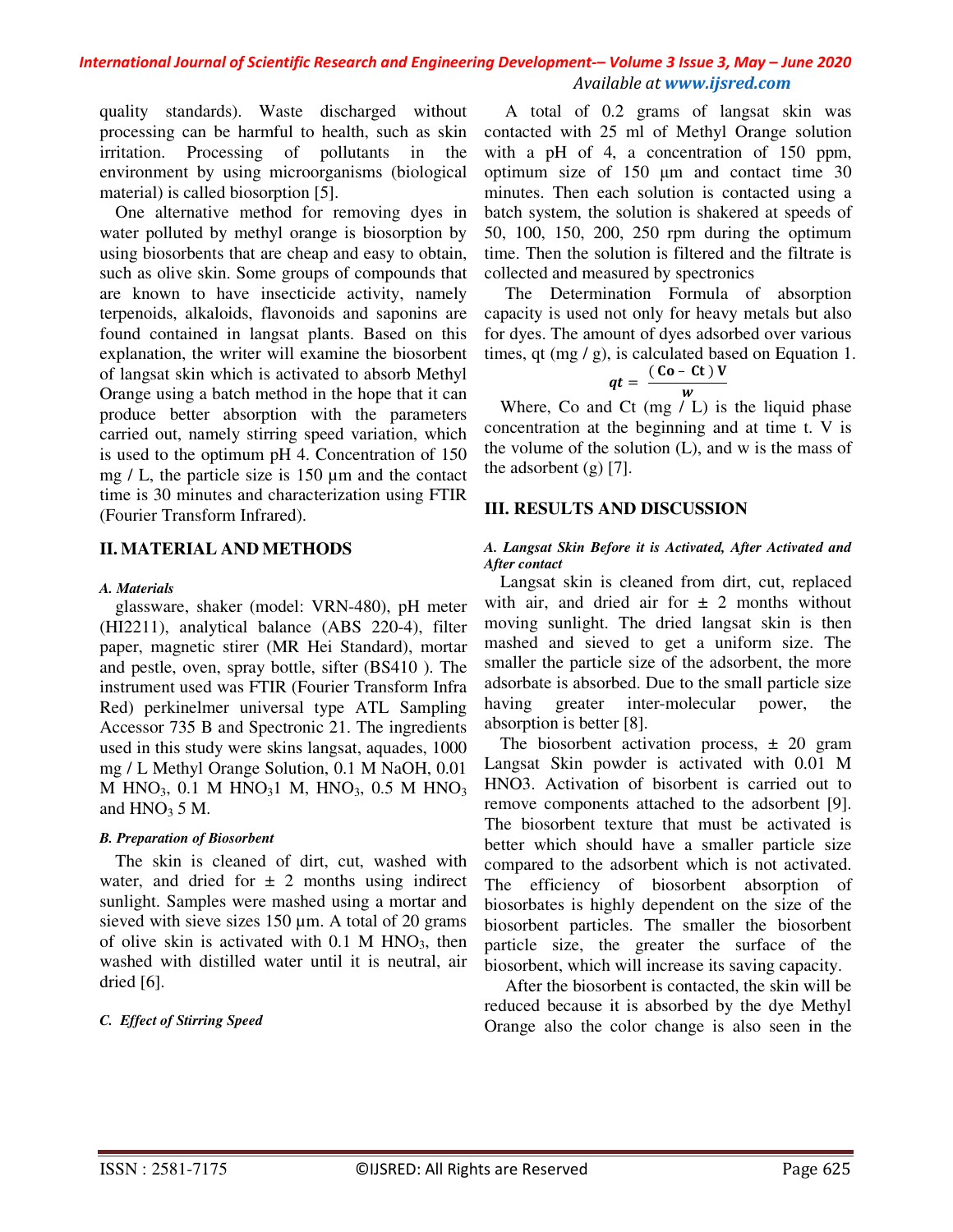biosorbent that has been contacted. Changes in the structure and color of biosorbents can be seen in the image below :



Fig. 1 Langsat skin before activated



Fig. 2 Lagsat Skin after activated





In the skin of langsat found several groups of compounds that are known to have activity as insecticides, namely terpenoids, alkaloids, flavonoids and saponins [10], functional groups found in the components of these compounds such as: N-H, O-H,  $C = O$ , and COOH [11].

#### *B.* **FTIR** *Analysis*

Testing of the skin sample before activation to determine the functional groups contained in the determine the functional groups and structural changes that occur in the skin, then the skin test that has been contacted with Methyl Orange is done to determine functional groups that can bind to the compound of Methyl Orange. The results of the analysis carried out on the skin langsat before and after activated and after contact with the skin langsat. The results of each biosorbent test can be seen in Figure 1 to before activated skin, then the skin test that has been activated to determine the functional groups and structural<br>changes that occur in the skin, then the skin test that<br>has been contacted with Methyl Orange is done to<br>determine functional groups that can bind to the<br>compound of Methyl Or



Fig.4 FTIR spectrum before activated

The interaction of the skin test that been the controlled by the skin test that is been activited to the skin test that the particles is that then the skin test that the functional strengths control on the skin test that Un-activated langsat skin, the hydroxyl peak Un-activated langsat skin, the hydroxyl peak  $(-OH)$  appears at the wave number 3330 cm<sup>-1</sup> with a transmittance value of  $18.96\%$  T. The wave number indicates that the presence of a free hydroxyl group of a polymeric compound, this corresponds to the frequency range for hydroxyl groups between 3600  $2800 \text{ cm}^{-1}$  indicating the presence of polymeric compounds [12]. In the wave number  $2934 \text{ cm}^{-1}$ there is a -CH functional group with a transmittance there is a -CH functional group with a transmittance<br>value of 18.23% T in the frequency range 2800- $3000 \text{ cm}^{-1}$ , and in the wave number  $1625 \text{ cm}^{-1}$  there is a  $C = O$  (carbonyl) functional group with a value of transmittance of  $19.51\%$  T frequency range 1640-1820 cm<sup>-1</sup>. indicates that the presence of a free hydroxyl group<br>of a polymeric compound, this corresponds to the<br>frequency range for hydroxyl groups between 3600-



Fig.5 FTIR spectrum after activated In activated langsat biomass, the hydroxyl peak (-OH) appears at wave number  $3329 \text{ cm}^{-1}$  and transmittance value of  $11.99\%$  T. For the -CH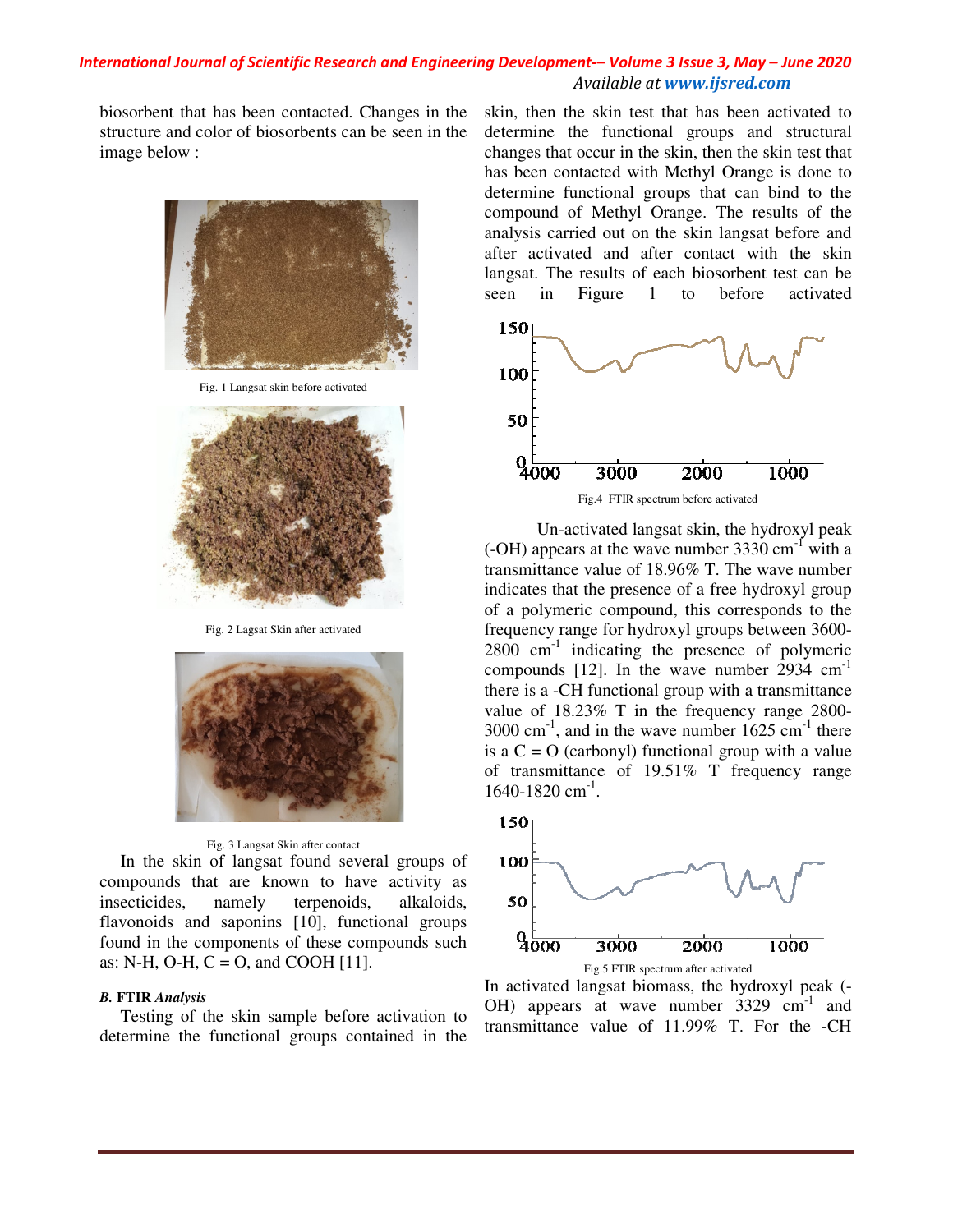group there was no change in the absorption band with a shift in the wave number from  $2934 \text{ cm}^{-1}$  and the transmittance value obtained was 20.19% T. And in the functional group  $-C = O$  appeared at the wave number  $1627 \text{ cm}^{-1}$  and the transmittance value obtained that is equal to 18.07% T.



In the langsat skin biomass that has been contacted with Methyl Orange solution, it can be seen the absorption changes in each functional group where the OH function group appears at wave number  $3532 \text{ cm}^{-1}$  and the transmittance value is 6.03% T. The -CH function group appears at wave number  $2849 \text{ cm}^{-1}$  with a transmittance value of 4.66% T. And the functional group  $C = O$ appears at wave number  $1609 \text{ cm}^{-1}$  and the transmittance value obtained is 1.91% T.

#### *C. Effect of Stirring speed*

Effect of stirring speed on the absorption capacity of Methyl Orange dye by langsat skin biosorbent is shown in Figure 4.Stirring speed greatly affects the biosorption results of Methyl Orange. The faster the stirring speed will produce the greater the absorption. This is because the faster the stirring, the contact that occurs between the active site on the surface of the biosorbent with Methyl Orange will be faster and better, resulting in a large absorption capacity.Reserving can expand the contact fieldwith increasing stirring speed thereby increasing the homogeneity of an mix [13]. m 2934 cm<sup>-1</sup> and b<br>was 20.19% T. n<br>D appeared at the<br>nsmittance value<br>nsmittance value<br> $\begin{bmatrix} 1 & 0 & 0 \\ 0 & 0 & 1 \\ 0 & 0 & 1 \end{bmatrix}$ <br>and the reach functional<br>nsmittance value and the cash functional<br>nsmittance value of the co of stirring speed on the absorption<br>Methyl Orange dye by langsat skin<br>shown in Figure 4.Stirring speed<br>s the biosorption results of Methyl<br>faster the stirring speed will produce<br>e absorption. This is because the faster<br>the

In Figure 4 it can be seen that increasing the stirring speed can increase the absorption capacity. The optimum stirring speed occurs at a speed of 200 rpm with an absorption capacity of 3.2443 mg / g. Then there is a decrease in the absorption

capacity to the speed of 250 rpm. This happens because the biosorbent has been saturated and can no longer absorb Methyl Orange.



Fig. 7 Effect of stirring speed of the solution on the absorption capacity of Methyl Orange using activated langsat skin (0.2 grams of biosorbent, 25 mL of 150 mg / L solution optimum pH 4, 150  $\mu$ m for 30 minutes) Fig. 7 Effect of stirring speed of the solution on the absorption capacemently Drange using activated langsat skin  $(0.2 \text{ grams of biosor bent})$  of 150 mg / L solution optimum pH 4, 150 µm for 30 minutes)

# **IV. CONCLUSIONS**

1. Activated olive skin can be used as a biosorbent to absorb Methyl Orange with optimum capacity obtained at a pH of 4, a solution concentration of 150 mg / L, biosorbent particle size of 150 µm and stirring speed 200 rpm.

2. Maximum absorption capacity obtained from Methyl Orange at pH 4, concentration of 150 ppm, particle size of 150  $\mu$ m, speed of stirring 200 rpm of 3.2443 mg / g mum absorption capacity obtained from<br>Orange at pH 4, concentration of 150 ppm,<br>size of 150 µm, speed of stirring 200 rpm<br>3 mg / g<br>**DWLEDGMENTS**<br>The Author are grateful to Dr. Desy<br>ati, S.Pd, M.Si and Drs. Bahrizal, M.Si a

#### **ACKNOWLEDGMENTS**

 The Author are grateful to Dr. Desy Kurniawati, S.Pd, M.Si and Drs. Bahrizal, M.Si as my guide for guidance, Author also express th depest gratitude to DIPA 2020 Number : SP-DIPA 023.17.2.677514/2020 No :1552/UN35.13/LT/2020 for research funding andChemical Laboratory, Chemistry Department, Faculty of Mathematics and atural Science, Universitas Negeri Padang for providing support to this research. o :1552/UN35.13/LT/2020<br>andChemical Laboratory,<br>faculty of Mathematics and<br>sitas Negeri Padang for<br>research.

#### **REFERENCES**

[1] Noroozi, B., Sorial, G. A., Bahrami, H., & Arami, M. (2008). Adsorption of binary mixtures of cationic dyes. Dyes and *Pigments.* https://doi.org/10.1016/j.dyepig.2007.02.003. **[2]** Wardhana, W. A. 2004. *Dampak Pencemaran Lingkungan Lingkungan*,